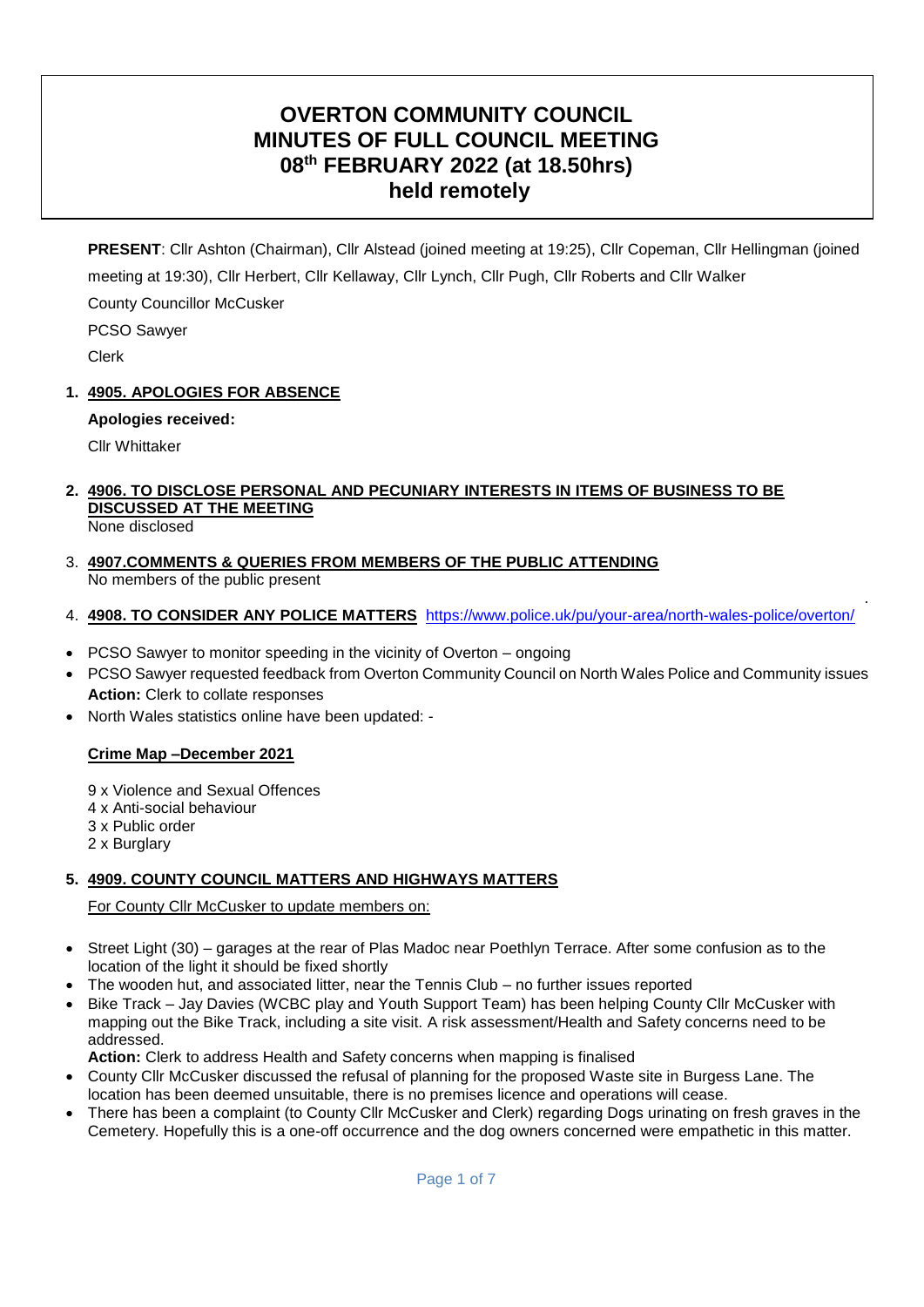#### Highway Matters

 Obstruction of the dropped pavements near the corner shop by parked cars: - **Action:** PCSO Sawyer agreed to investigate further

#### **6. 4910. TO AGREE AND SIGN MINUTES OF THE FULL COUNCIL MEETING 11TH JANUARY 2022**

**Resolved –** that the Minutes of Full Council Meeting were approved by members.

#### **7. 4911. TO AGREE AND SIGN MINUTES FROM COMMITTEE MEETINGS**

**Resolved** – that the Minutes of the Planning Committee Meeting, 24th January 2022 were approved by Members

#### **8. 4912. TO NOTE ACTIONS FROM THE MINUTES OF PREVIOUS MEETING.**

## **For information only**

- One new bench has been delivered to Cllr Lynch, two are on order. All three will be stored until the spring when siting will be finalised. Cllr Lynch commented that the benches seemed to be solid and a quality build.
- Parish Room internet no further progress. **Action:** Clerk to address.
- TSB Bank Mandate for additional signatories document sent to TSB Business Support.

## 9. **4913. TO RECEIVE FEEDBACK FROM CLLRS RE: CONSULTATIONS AND MEETINGS ATTENDED SINCE THE LAST COUNCIL MEETING**

AcePlay Ltd held a consultation in the Playingfields with Cllr Lynch and the Clerk regarding the Trim Trail

#### **10. 4914. TO RECEIVE REPORTS / ISSUES FROM**

a) Finance

Nothing to report

- b) EV charging Two EV charging points to be installed Monday 14<sup>th</sup> February in the Main Car Park.
- c) Clerk sent an email to Darren Williams (WCBC), with an attachment illustrating priority areas for pavement maintenance work by WCBC – awaiting response. Email to be circulated to Council Members.
- d) Cemetery
- Spoil Heap and Gate post in progress.
- Gravel Path Cllr Kellaway had some success with a compactor, but questioned how sustainable this option is. Other options discussed included laying a "grass" mat and treating with a lacquer. The Clerk will ask for more information from Funeral Director(s).
- Headstone check Section C **Action:** Cllr Walker and Clerk to address
- e) Playingfields
- $\bullet$  Damaged stepping posts and edging to be replaced on Thursday 10<sup>th</sup> February
- AcePlay Ltd quoted a total of £6832.00 (Inc. VAT) for double large swings and a bouldering frame **Action:** Clerk to obtain additional quotes from other suppliers
- f) Trim Trail nothing further to report at present.
- g) Review of Disciplinary and Grievance Policy and Complaints Policy in progress
- h) Oracle contribution from the Council

# **Resolution:**

i) Clerks post: Probationary review **Resolution:** Clerk to continue in post full time, approved by Members Finance of ILCA qualification: **Resolution:** Approved by Members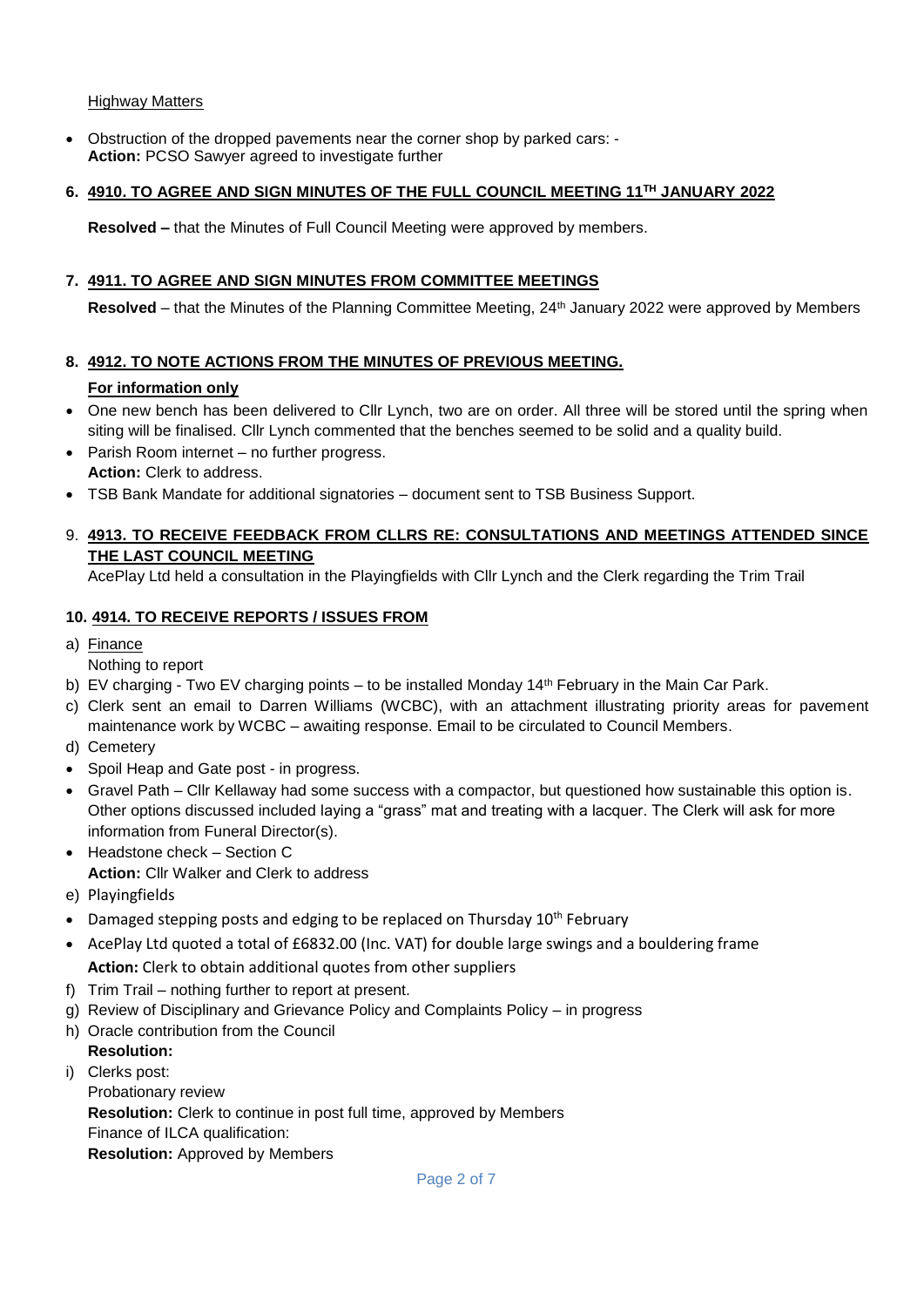- j) Rainbow Foundation stakeholder's meetings Cllr Ashton and Cllr Lynch agreed to attend future meetings
- k) Queens Platinum Jubilee (QPJ) Cllr Copeman gave an overview
- Working party volunteers successful first meeting, lots of good ideas
- Next meeting in the White Horse at 19:00, Thursday 10<sup>th</sup> February
- Poster with overview of the planned weekend's events over four days presented and circulated **Resolution:** Fully approved by Members
- Beacon is most pressing issue, hopefully the Scouts will help
- Insurance cover has been requested
- First Aid cover is a must
- Funds available to address costs Clerk to discuss costings with Cllr Copeman and Cllr Ashton **Resolution:** Fully approved by Members, up to a capped limit of £6,500.00

# **11. 4915. TO RECEIVE ANY CORRESPONDENCE**

None received

## **12. Highway Matters**

Cllr Pugh – pot holes in Red Hall Lane are in need of repair

## **13. 4917. TO RECEIVE ANY PLANNING APPLICATIONS/DECISIONS**

- P/2022/0031, P/2022/0036, and P2022/0037 decisions made (Planning meeting  $24<sup>th</sup>$  January 2022)
- Next meeting, Wednesday 9th February 2022, 14:00 P/2022/0069 and P/2022/0083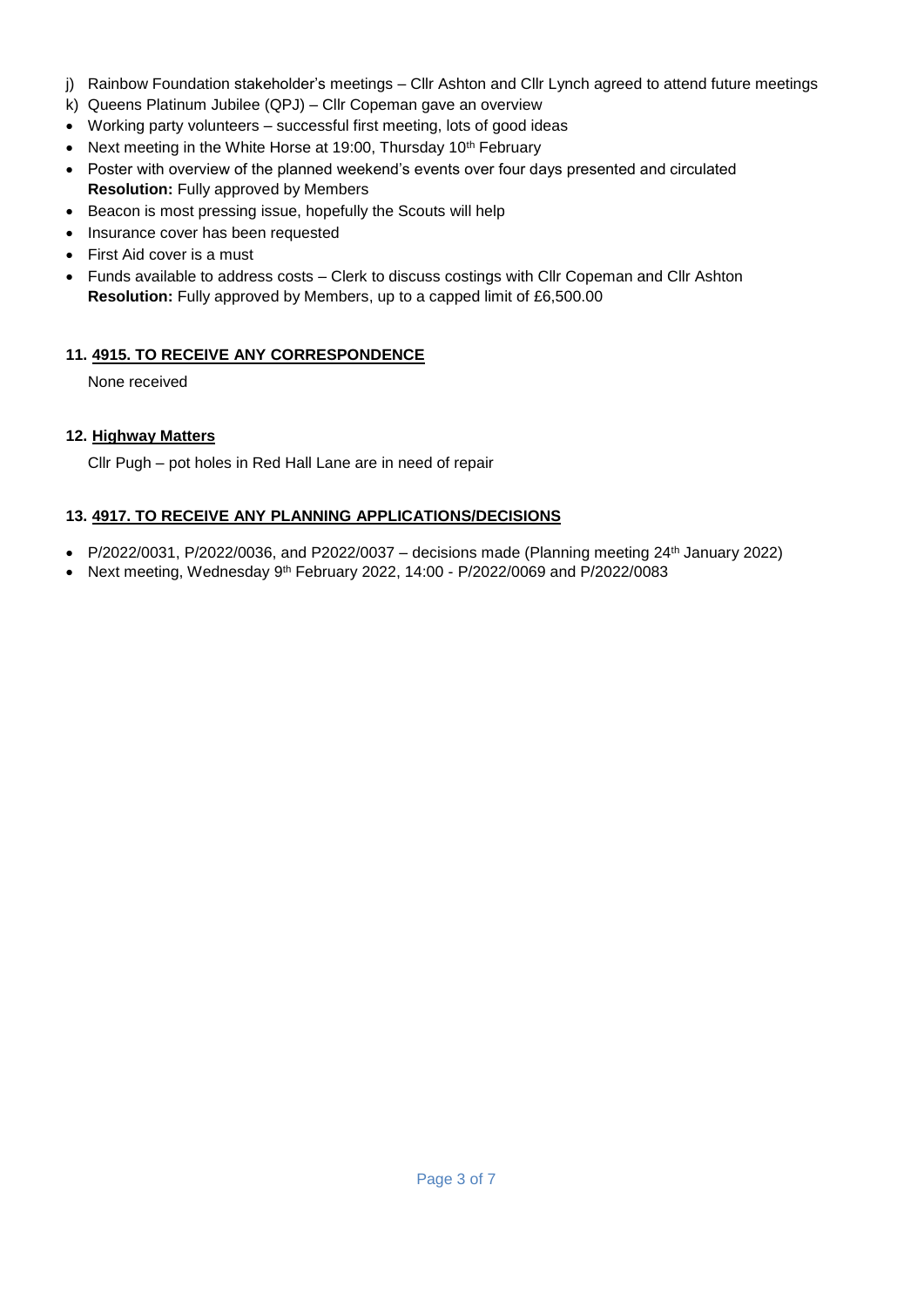#### **14.4918. TO RECEIVE DETAILS OF INCOME AND PAYMENT OF ACCOUNTS**

#### **PAYMENTS LIST 338-358**

|     | <b>Voucher Payment</b><br><b>Status</b> | Code                                               | <b>Description</b>                            | <b>Supplier</b>                     | <b>Total</b> |
|-----|-----------------------------------------|----------------------------------------------------|-----------------------------------------------|-------------------------------------|--------------|
| 338 | Paid                                    | Fire Extinguisher annual check Pavilion and Garage | Fire Extinguisher Test at Pavilion and Garage | Celtic Fire Service Ltd             | £193.20      |
| 339 | Paid                                    | Website Maintenance and Support - annual           | Annual maintenance and support package        | Visionict                           | £21.60       |
| 340 | Paid                                    | <b>SLCC</b>                                        | <b>SLCC Membership</b>                        | <b>SLCC</b>                         | £171.00      |
| 341 | Paid                                    | <b>Community Agents expenses</b>                   | <b>Community Agents December Expenses</b>     | <b>Community Agents expenses</b>    | £230.15      |
| 342 | Paid                                    | Grass cutting                                      | Grass cutting                                 | J D Bell                            | £140.00      |
| 343 | Paid                                    | Litter collection and Litter bins                  | Litter collecting                             | J D Bell                            | £75.00       |
| 344 | Paid                                    | Strimming Graves (inside)                          | <b>Strimming Graves</b>                       | J D Bell                            | £25.00       |
| 345 | Paid                                    | Raking existing bark                               | Rake existing bark                            | J D Bell                            | £75.00       |
| 346 | Paid                                    | Litter Collections / Dustbins                      | Litter collecting                             | J D Bell                            | £131.03      |
| 347 | Paid                                    | Emptying dog bin in Millennium Ave                 | Emptying Dog wast bin MM                      | J D Bell                            | £60.00       |
| 348 | Paid                                    | Rent for Millennium Meadow                         | Rent for the Millennium Meadow                | Bryn-y-Pys Estate                   | £490.00      |
| 349 | Paid                                    | <b>Benches</b>                                     | Three Seater Bench                            | Charlie's Home and Garden Welshpool | £839.97      |
| 350 | Paid                                    | AVOW Payroll charges                               | AVOW Payroll charges - monthly                | <b>AVOW</b>                         | £22.00       |
| 351 | Paid                                    | Public Toilet Caretakers wages                     | Caretaker's Wages January                     | <b>AVOW</b>                         | £387.59      |
| 352 | Paid                                    | Clerk's wages                                      | Clerk's January wages                         | <b>AVOW</b>                         | £1,193.70    |
| 353 | Paid                                    | Maintenance work at both toilet sites              | <b>Public Toilet repairs</b>                  | R.J. Kupski Plumbing and Heating    | £192.00      |
| 354 | Paid                                    | Zoom Meetings                                      | Zoom Contract Dec 2021 - Dec 2022             | Zoom Video Communications           | £266.22      |
| 355 | Paid                                    | <b>Zoom Meetings</b>                               | Zoom Contract Dec 2021 - Dec 2022             | Zoom Video Communications           | £6.00        |
| 356 | Paid                                    | <b>Zoom Meetings</b>                               | Zoom Contract Dec 2021 - Dec 2022             | Zoom Video Communications           | £20.00       |
| 357 | Paid                                    | Rates Non dom for garage store                     | Non Dom Rates - Pavillion Garage              | <b>WCBC</b>                         | £51.00       |
| 358 | Paid                                    | Christmas lights & Christmas tree outside VH       | Christmas tree lights and High Street lights  | Bebbington and Wilson Limited       | £993.30      |

**Total £5,583.76**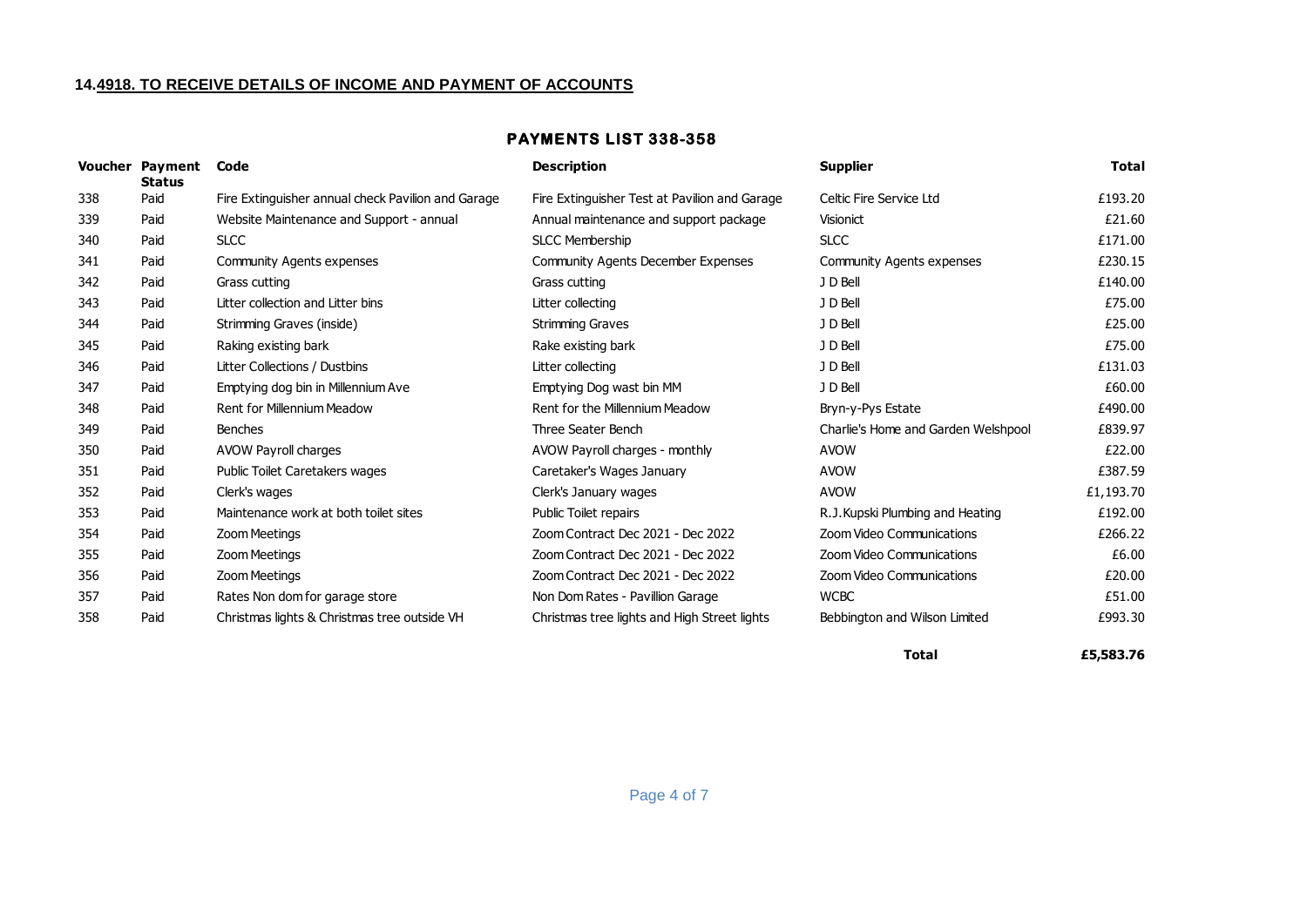## **RECEIPTS LIST 37-38**

| Voucher | Code                 | <b>Description</b> | <b>Supplier</b> |              | <b>Total</b> |
|---------|----------------------|--------------------|-----------------|--------------|--------------|
| 37      | <b>Bank interest</b> | Bank interest      | <b>TSB</b>      |              | £17.73       |
| 38      | <b>Bank interest</b> | Interest earned    | <b>TSB</b>      |              | £19.19       |
|         |                      |                    |                 | <b>Total</b> | £36.92       |

**Resolution: Approval of the Financial Statement proposed by Cllr Walker and seconded by Cllr Hellingman – all in favour**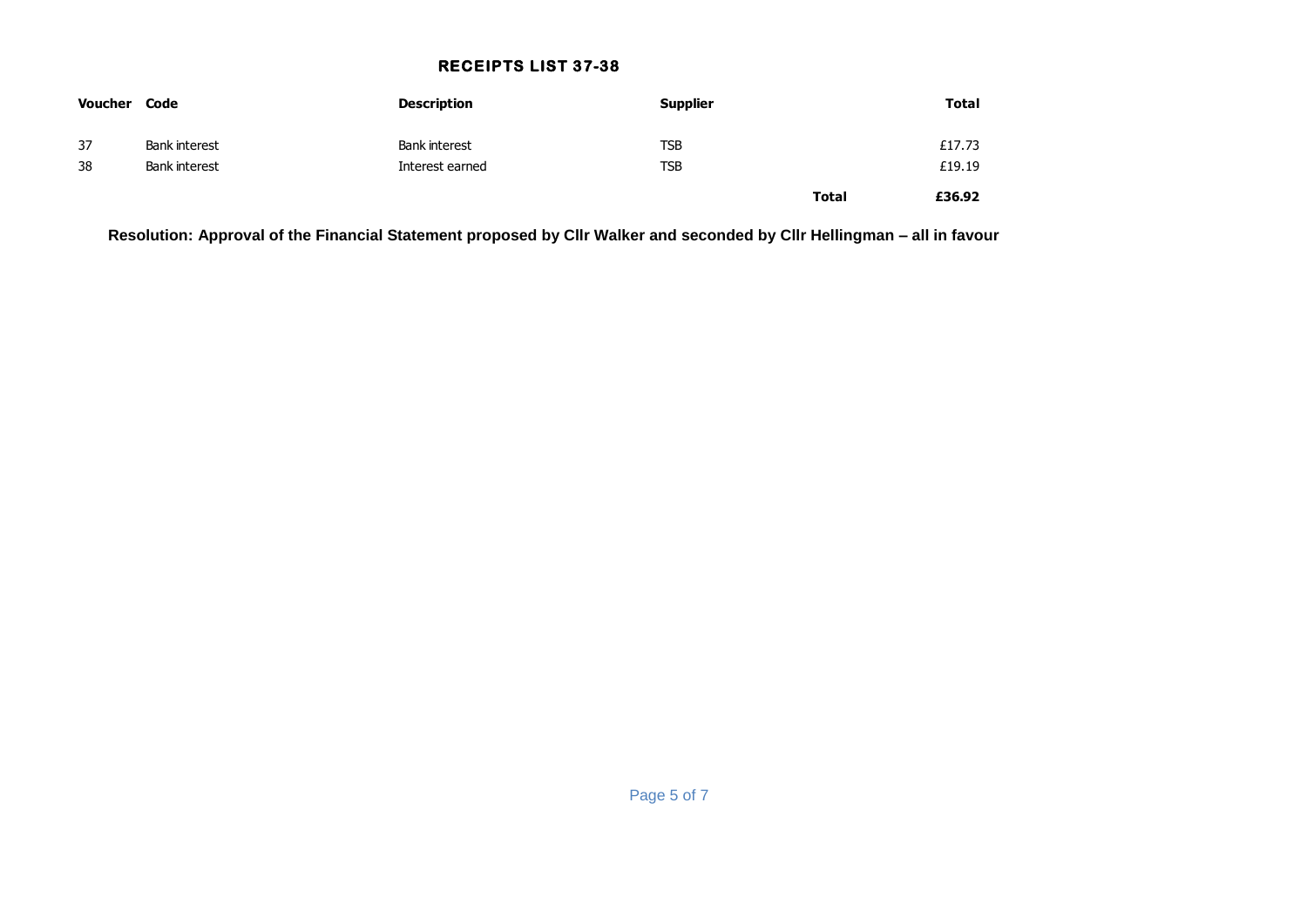# **15. 4919. TO RECEIVE ANY FINANCIAL STATEMENTS YEAR TO DATE**

| Forecast 2021/2022                                                                 |               |                                                                    |
|------------------------------------------------------------------------------------|---------------|--------------------------------------------------------------------|
|                                                                                    |               |                                                                    |
| As at 7th February 2021                                                            |               |                                                                    |
| Opening Balance 1st April 2021                                                     | £ 48,951.15   |                                                                    |
| Precept 2021/22 received to 31st January 2022                                      | £ 67,605.00   |                                                                    |
| Other Income (Burials, Loss of Income Grant, Bank Interest and Reimbursement of    |               |                                                                    |
| <b>Community Agent Expenses</b>                                                    | 6,896.29<br>£ |                                                                    |
| <b>Community Chest Grant (Solar Panels)</b>                                        | 2,919.91<br>£ |                                                                    |
| Community Agent Contracted Salary received 1st April to 30th April 2021            | £ 60,000.00   |                                                                    |
|                                                                                    |               | Income Total £186,372.35 See bank reconciliation 7th February 2022 |
|                                                                                    |               |                                                                    |
| <b>Expenditure to date 7th February 2022</b>                                       |               | £122,026.66 See bank reconciliation 7th February 2022              |
|                                                                                    |               |                                                                    |
| <b>Balance to date 7th February 2022</b>                                           |               | £ 64,345.69 See bank reconciliation 7th February 2022              |
|                                                                                    |               |                                                                    |
| December precept received                                                          |               |                                                                    |
| Forecasted expenditure between 1st February 2022 and 31st March 2022               |               | £ 16,643.00 See note against Reserve Figure                        |
|                                                                                    |               |                                                                    |
| Please Note: The following figures need to be factored in                          |               |                                                                    |
|                                                                                    | £ 13,521.00   | Once the D/D to British Gas has been set up -                      |
| Reserve Figure                                                                     |               | reserve Figure will be reduced.                                    |
| Community Agents Contract Salary received December 2021                            |               |                                                                    |
| Earmarked expenditure -i.e. Strategic Projects Fund, Community Chest Grant, Parade | £ 40,674.00   |                                                                    |
| Grant, Final payment re toilet                                                     |               |                                                                    |
|                                                                                    |               | Ringfenced Total £ 54,195.00 See Reserve Report (earmarked items)  |
|                                                                                    |               |                                                                    |
| Remaining funds $-$ <b>£</b>                                                       | 6,492.31      |                                                                    |

**Resolution: Approval of the Financial Statement proposed by Cllr Roberts and seconded by Cllr Kellaway – all in favour**

Page 6 of 7